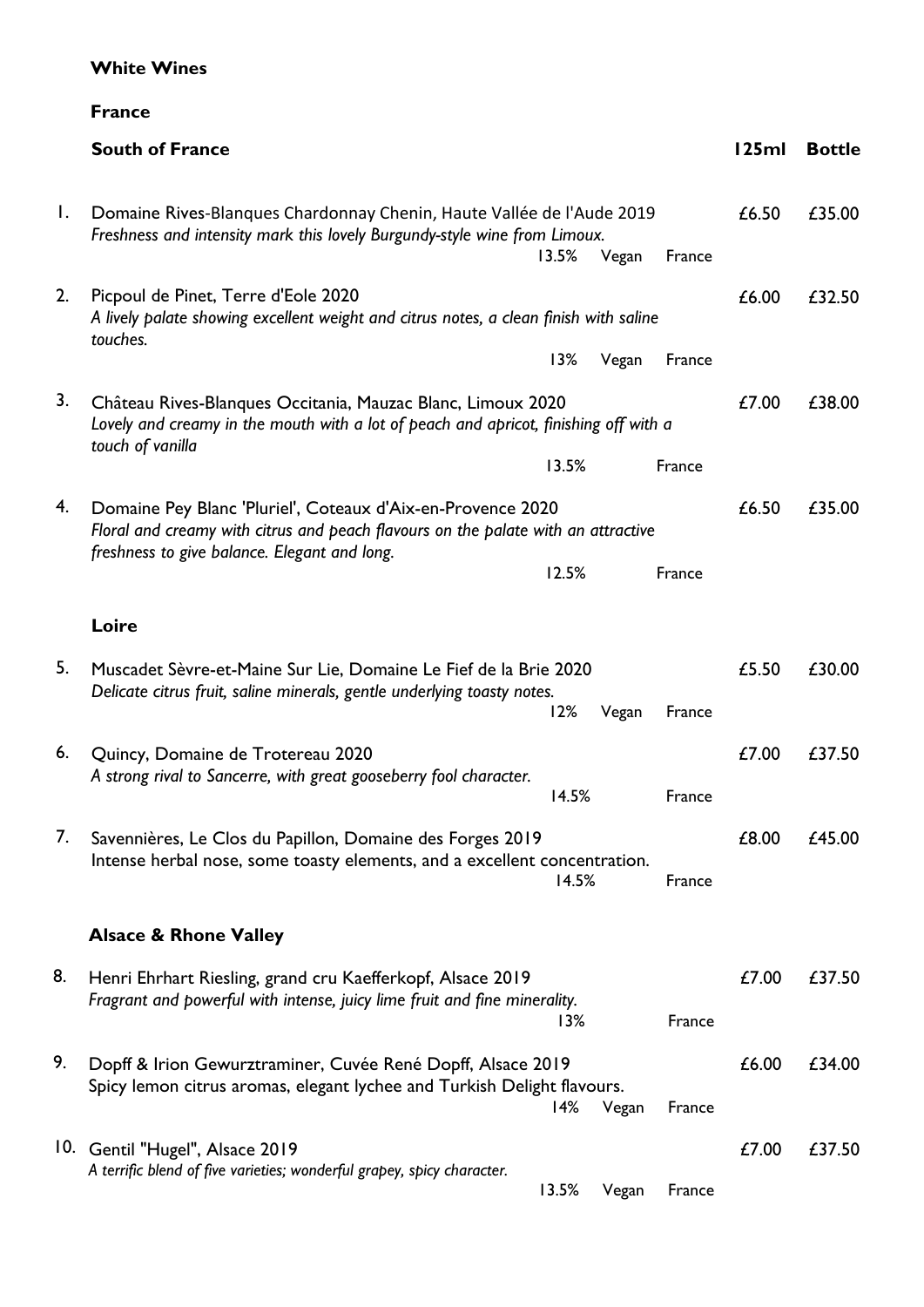| 11. Domaine de l'Amandine Blanc, Côtes du Rhône 2020<br>An attractive wine with yellow flowers, apricots, beautifully ripened pears and preserved<br>lemons.                                                                                                                            |       |       |          | £6.00  | £34.00           |
|-----------------------------------------------------------------------------------------------------------------------------------------------------------------------------------------------------------------------------------------------------------------------------------------|-------|-------|----------|--------|------------------|
|                                                                                                                                                                                                                                                                                         | 14%   |       | France   |        |                  |
| <b>Burgundy</b>                                                                                                                                                                                                                                                                         |       |       |          |        |                  |
| 12. Bourgogne Hautes-Côtes de Beaune Blanc, Roche de Bellene 2018<br>Nectarine-scented fruit supported by lovely ripe citrus character with hints of orange and                                                                                                                         |       |       |          | £8.00  | £45.00           |
| lemon                                                                                                                                                                                                                                                                                   | 13%   |       | France   |        |                  |
| 13. Chablis, Nathalie & Gilles Fèvre 2020<br>Classic mineral Chablis with excellent flavour and creamy length.                                                                                                                                                                          | 12.5% |       | France   | £8.00  | £45.00           |
| 14. Chablis I er cru Fourchaume, Les Valéry, Jean Durup 2020<br>Baked bread aromas and an intense palate characterise this superb Chablis.                                                                                                                                              |       |       |          | £12.00 | £65.00           |
| 15. Viré-Clessé, Les Héritiers du Comte Lafon 2019<br>Peach, mango and hints of honey, but with a pinpoint balance of minerality to keep it                                                                                                                                             | 12.5% | Vegan | France   | £12.00 | £65.00           |
| fresh.                                                                                                                                                                                                                                                                                  | 14%   |       | France   |        |                  |
| 16. Meursault Clos de la Barre, Domaine des Comtes Lafon 2015<br>Situated next to the Lafons' house and cellars, this gently sloping 2.1Ha vineyard makes<br>quite a tight, minerally Meursault for mid-term ageing. Citrussy aromas and nutty<br>secondary flavours are its hallmarks. |       |       |          | £5.50  | £305.00          |
|                                                                                                                                                                                                                                                                                         | 13%   |       | France   |        |                  |
| 17. Puligny-Montrachet vieilles vignes, Vincent Girardin 2018<br>Gorgeous peach and greengage character, with perfectly balanced acidity.                                                                                                                                               | 13%   |       | France   |        | £20.00 $£110.00$ |
| Spain & Portugal                                                                                                                                                                                                                                                                        |       |       |          |        |                  |
| 18. Rioja Vega Tempranillo Blanco, Rioja 2020<br>A spicy wine with good body, a bit like a mix of Chardonnay and Semillon with a tropical                                                                                                                                               |       |       |          | £6.50  | £35.50           |
| fruit note.                                                                                                                                                                                                                                                                             | 13.5% | Vegan | Spain    |        |                  |
| 19. Susana (Sempre) Blanco, Mallorca 2018<br>Succulent with juicy grapefruit character, almost tropical fruit hints and a fresh finish.                                                                                                                                                 | 11.5% | Vegan | Spain    | £6.50  | £35.00           |
| 20. Lagar de Cervera Albariño, Rias Baixas 2020<br>Spain's most elegant and fashionable white grape variety, dry, and full of flavour with a                                                                                                                                            |       |       |          | £7.00  | £37.50           |
| fine lime-mineral element.                                                                                                                                                                                                                                                              | 12.5% |       | Spain    |        |                  |
| 21. Redoma, Douro Branco, Niepoort 2020<br>Intense, fresh and aromatic, displaying notes of white flowers and nuts.                                                                                                                                                                     | 11.5% |       | Portugal | £9.00  | £49.00           |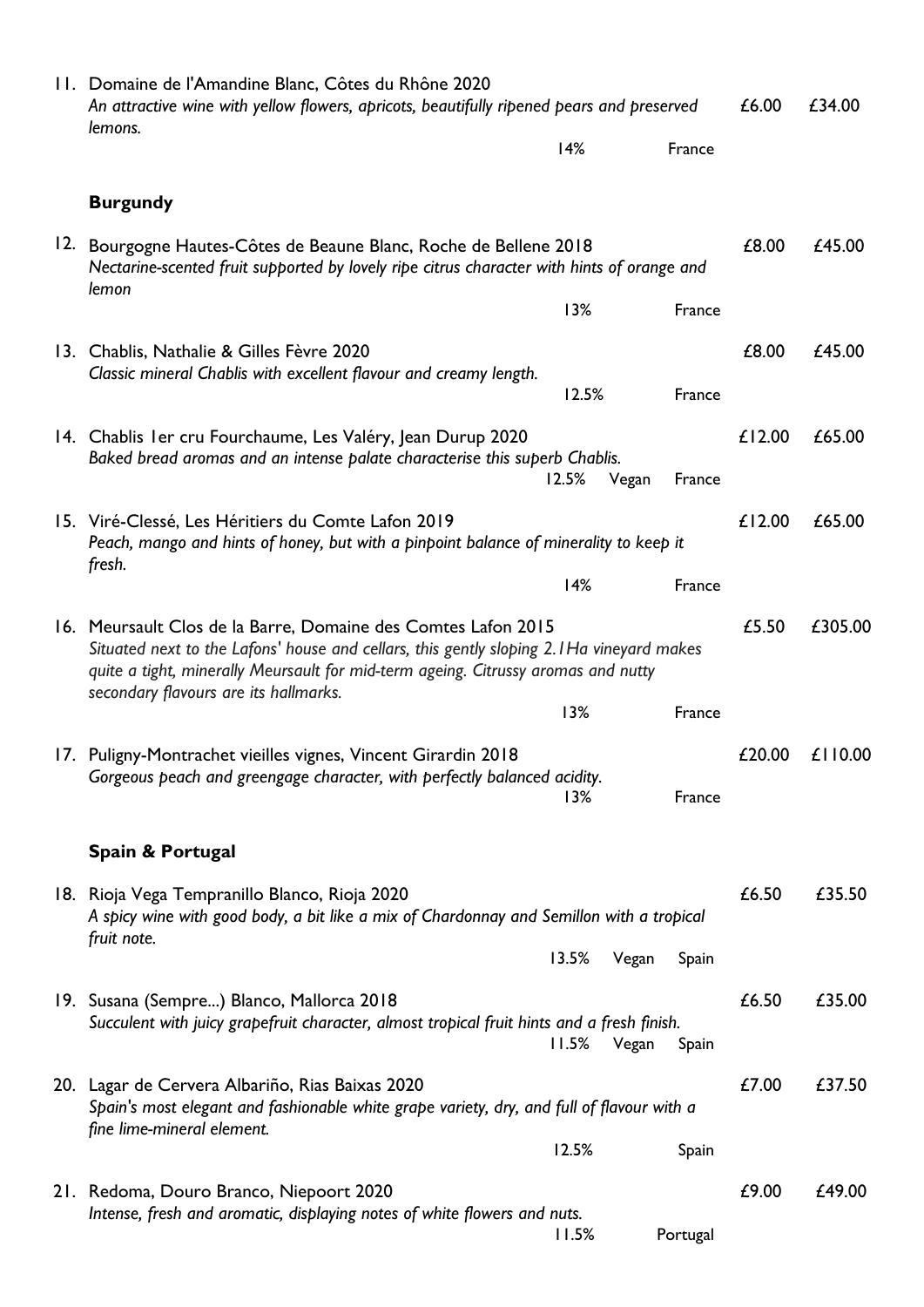## **Italy**

| 22. Il Palù Pinot Grigio, Friuli Grave 2020<br>A fuller flavoured style of Pinot Grigio with slightly smoky notes.<br>12.5%<br>Italy                                            | £5.50  | £24.00 |
|---------------------------------------------------------------------------------------------------------------------------------------------------------------------------------|--------|--------|
| 23. Roero Arneis, Tibaldi 2020<br>Aromatic and floral nose, followed by soft and silky fruit on the palate.<br>13.5%<br>Vegan<br><b>Italy</b>                                   | £7.00  | £37.50 |
| 24. Vernaccia di San Gimignano, Clara Stella, Cappella Sant' Andrea 2020 (organic)<br>Full, silky fruit, a touch of honey and a delicate hint of bitterness.<br>13.5%<br>Italy  | £6.50  | £35.50 |
| 25. Greco di Tufo, Loggia della Serra, Terredora Di Paolo 2020<br>Almond and smoky aromas then succulent, sweet grapefruit palate.<br>12.5%<br><b>Italy</b>                     | £7.50  | £39.50 |
| <b>Rest of Europe</b>                                                                                                                                                           |        |        |
| 26. Ungsteiner Nussriegel Riesling Trocken, Rings, Pfalz 2018 (organic)<br>A very expressive dry Riesling, full of ripe peach and lemon flavours with touches of<br>grapefruit. | £10.50 | £57.50 |
| 13%<br>Germany                                                                                                                                                                  |        |        |
| 27. Salwey Pinot Blanc, Kaiserstuhl, Baden 2019<br>Lovely balance and weight, delicious lemony tones.<br>12.5%<br>Vegan<br>Germany                                              | £7.00  | £38.00 |
| 28. Müller-Grossmann Grüner Veltliner, Satz Viertel, Kremstal 2020<br>Bright and fresh with lively yellow fruit flavours and good tension with just a hint of<br>pepperiness.   | £6.50  | £35.00 |
| 12%<br>Austria                                                                                                                                                                  |        |        |
| 29. Sharpham Dart Valley Reserve, English Quality Wine 2019<br>Great alternative to zesty Kiwi Sauvignon. Lively, grassy and intense.<br>l I%<br>England<br>Vegan               | £6.50  | £35.50 |
| 30. Ancre Hill Estates Chardonnay, Welsh Regional Wine 2018 (organic)<br>Crisp and elegant with floral aromatics, lemon notes and round oak flavours.<br>10%<br>Wales           | £10.00 | £55.00 |
| 31. Clos de Gat Chardonnay, Judean Hills 2019<br>A complex Chardonnay with citrus fruit flavours balanced with rich, creamy oak.<br>13.5%<br><b>Israel</b>                      | £11.00 | £59.00 |
| Australia, New Zealand and South Africa                                                                                                                                         |        |        |
| 32. Tournon 'Mathilda Chapoutier' White, Victoria, M Chapoutier 2017<br>Rhône style peachy fruit with good minerality to give balance.<br>13%<br>Australia                      | £7.00  | £39.00 |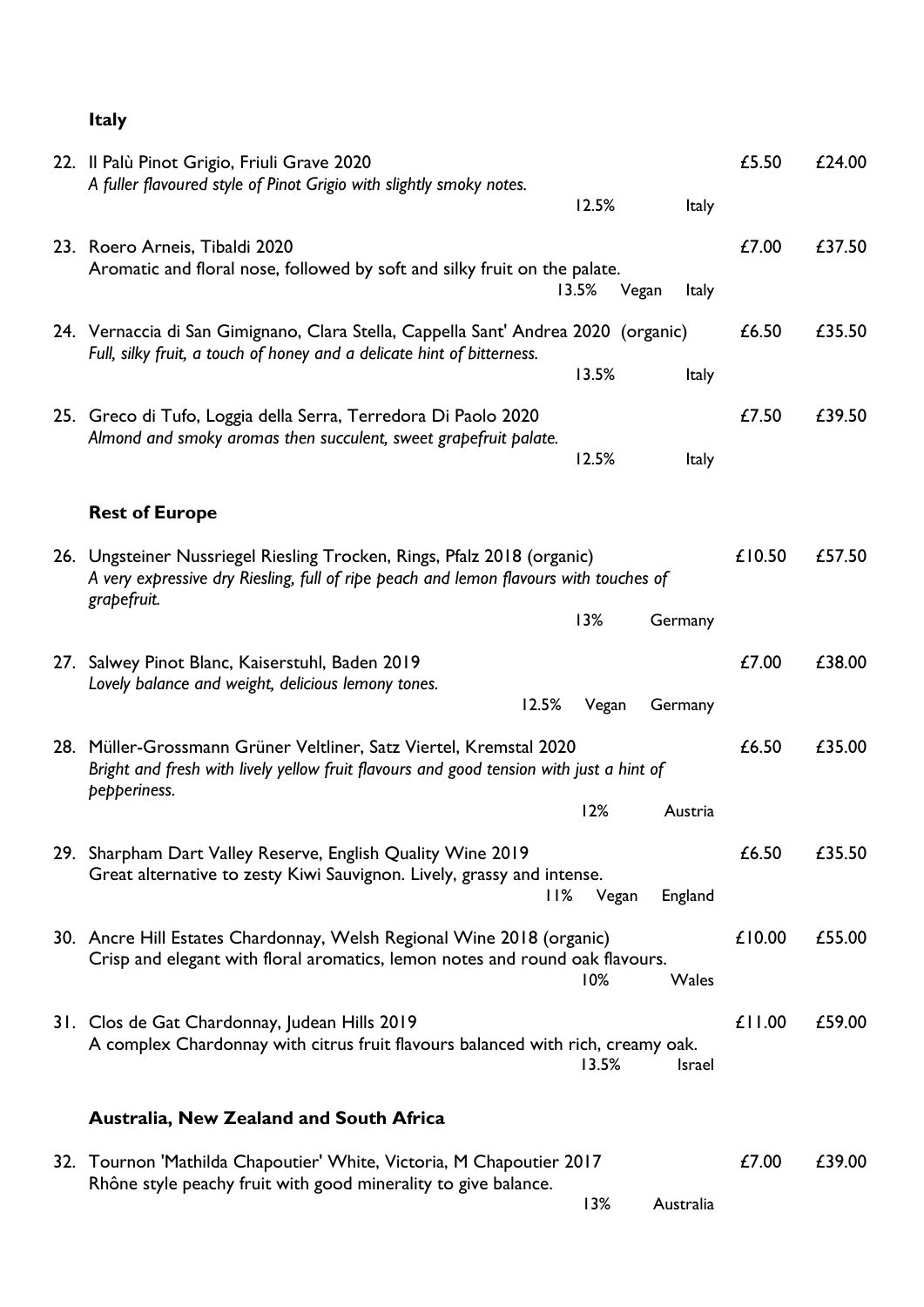| 33. Jim Barry Assyrtiko, Clare Valley 2020<br>Generous and full style with good lime and citrus fruit flavours. Fresh and racy with good<br>depth.                                                  | £9.00 | £50.00 |
|-----------------------------------------------------------------------------------------------------------------------------------------------------------------------------------------------------|-------|--------|
| 12.5%<br>Australia                                                                                                                                                                                  |       |        |
| 34. Rocky Road Sauvignon/Semillon, Margaret River, McHenry Hohnen 2018<br>Elegant elderflower and zesty lime notes meet juicy peach flavours.<br>12.5%<br>Australia                                 | £6.50 | £35.50 |
| 35. Greenhough 'Apple Valley' Riesling, Nelson 2020<br>In an unashamedly fruity style, it is light in alcohol, has residual sugar and is all the more<br>delicious for it.                          | £7.00 | £39.00 |
| 9%<br>Vegan New Zealand                                                                                                                                                                             |       |        |
| 36. Churton Sauvignon Blanc, Marlborough 2021 (organic)<br>Ripe passion fruit and mango with a subtle mineral finish.                                                                               | £6.50 | £36.00 |
| 13.5%<br>New Zealand                                                                                                                                                                                |       |        |
| 37. Kumeu Village Hand Harvested Chardonnay, Auckland 2020<br>Citrus lime and lemon fruit on the nose mixed with figs and white peaches.<br>13.5%<br>New Zealand<br>Vegan                           | £6.50 | £36.00 |
| 38. Doran Vineyards Barrel Fermented Chenin Blanc, Voor Paardeberg 2019<br>Plenty of ripe apple and citrus fruit with a note of honey and a lovely richness.<br>South Africa<br>14.5%<br>Vegan      | £6.50 | £36.00 |
| 39. Cape Elevation Vineyards 'Contour Path' Sauvignon Blanc, Elgin 2020<br>Elegant, Sancerre-style wine with good aromas and weight, attractive minerality and<br>excellent balance.                | £6.50 | £36.00 |
| 13.5%<br>South Africa<br>Vegan                                                                                                                                                                      |       |        |
| 40. Journey's End 'Destination' Chardonnay, Stellenbosch 2018<br>Full and rich Chardonnay with superb fruit and well integrated oak.<br>14%<br>Vegan<br>South Africa                                | £9.00 | £50.00 |
| <b>Americas</b>                                                                                                                                                                                     |       |        |
| 41. Humo Blanco Sauvignon Blanc, Valle de Lolol, Hacienda Araucano 2020 (organic)<br>Floral nose with tropical fruit and a good creamy finish.<br>13.5%<br>Vegan<br>Chile                           | £6.50 | £36.00 |
| 42. Araucano Reserva Chardonnay, Valle Central, François Lurton 2020<br>Impeccable balance, mineral character, lemon fruit and a nutty finish.<br>13%<br>Vegan<br>Chile                             | £6.25 | £35.00 |
| 43. Gouguenheim Torrontés, Valle Escondido, Mendoza 2020<br>A lovely zesty wine with grapefruit character and beautiful balance.<br>12.5% Argentina                                                 | £6.00 | £32.50 |
| 44. Piedra Negra Pinot Gris, Alta Colección, Valle de Uco, Lurton 2020 (organic)<br>Rich complex flavours of peaches, apricots and raisins. Delicious and interesting.<br>13%<br>Argentina<br>Vegan | £6.00 | £33.50 |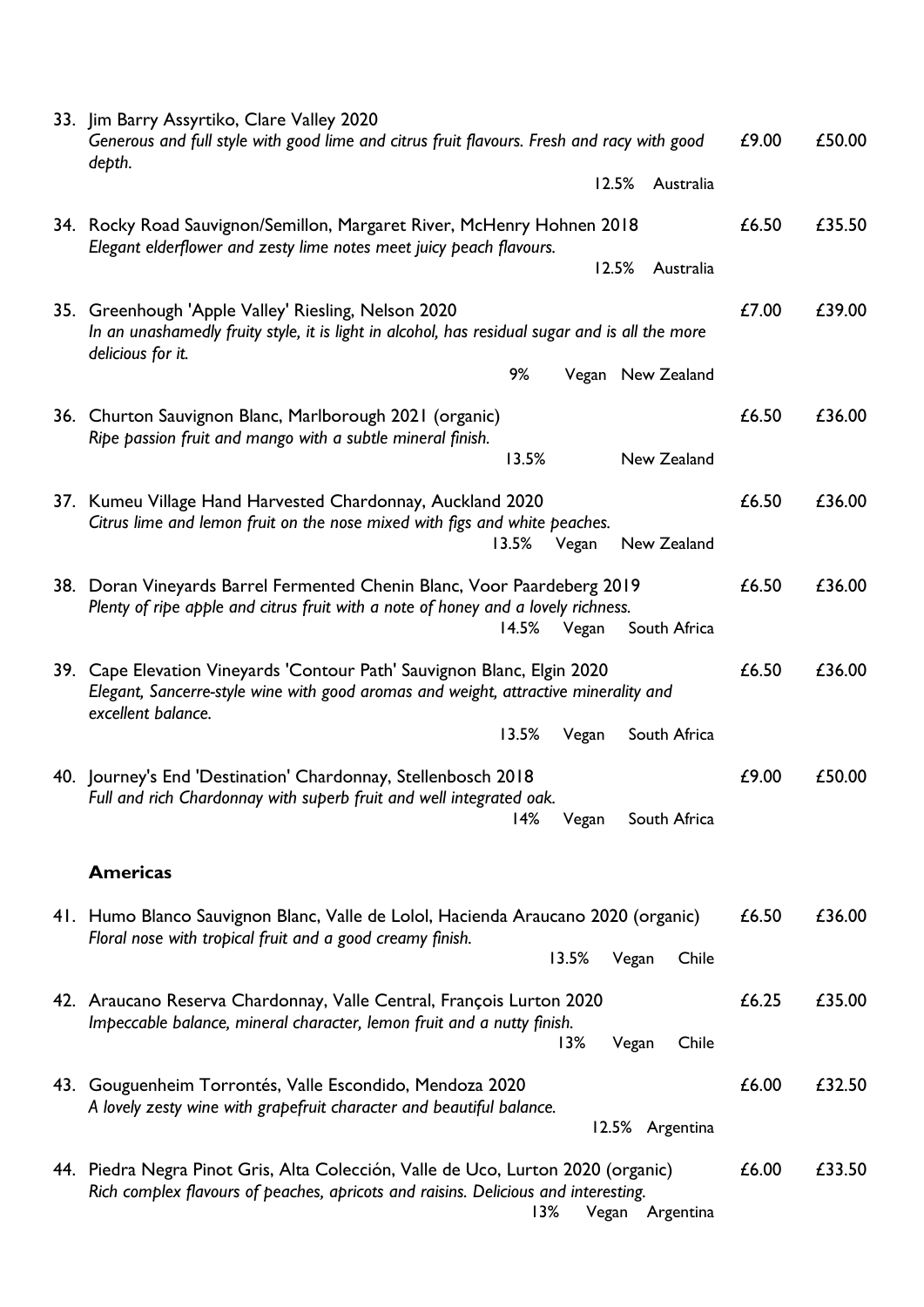| 45. Bogle Vineyards Chenin Blanc, Clarksburg, California 2020<br>A luxurious Chenin with flavours of honey, green apple and hints of pineapple, and a<br>satisfying, silky soft finish. |       |       | £7.00              | £39.00 |        |
|-----------------------------------------------------------------------------------------------------------------------------------------------------------------------------------------|-------|-------|--------------------|--------|--------|
|                                                                                                                                                                                         | 12.5% |       | <b>USA</b>         |        |        |
| 46. Wente 'Morning Fog' Chardonnay, San Francisco Bay 2020<br>Tropical fruit, citrus, toffee and vanilla.                                                                               | 13.5% | Vegan | <b>USA</b>         | £7.00  | £38.00 |
| <b>Rose Wines</b>                                                                                                                                                                       |       |       |                    |        |        |
| <b>France</b>                                                                                                                                                                           |       |       |                    |        |        |
|                                                                                                                                                                                         |       |       |                    |        |        |
| 47. Piquepoul Rosé, Coteaux d'Ensérune, Foncalieu 2020<br>A fresh, delicate, charming strawberry-scented rosé.                                                                          |       |       |                    | £5.00  | £27.50 |
|                                                                                                                                                                                         | 13%   |       | France             |        |        |
| 48. No I Rosé, Coteaux d'Aix-en-Provence, Domaine Pey Blanc 2020<br>An attractive nose with white flowers and hints of exotic fruits leads to an elegant palate                         |       |       |                    | £6.50  | £35.00 |
| with red fruits and citrus flavours.                                                                                                                                                    | 12.5% |       | France             |        |        |
| 49. Sancerre Rosé, André Dezat et Fils 2020                                                                                                                                             |       |       |                    | £8.00  | £45.00 |
| An elegant, high-toned rosé with grown-up notes of wild strawberry.                                                                                                                     | 14%   |       | France             |        |        |
| 50. Tavel Rosé, Moon Apogé, Domaine des Carabiniers 2019 (organic)<br>Full, ripe and rich, it is bursting with soft raspberry and strawberry fruit.                                     | 13%   |       | France             | £7.00  | £37.50 |
| <b>Rest of World</b>                                                                                                                                                                    |       |       |                    |        |        |
| 51. Anna's Secret Rosato, Maremma Toscana, Val di Toro 2020 (organic)                                                                                                                   |       |       |                    | £7.00  | £37.50 |
| A beautifully elegant rosé with delicate strawberry and raspberry fruit.                                                                                                                | 12%   | Vegan | Italy              |        |        |
| 52. Massaya Rosé, Bekaa Valley 2019                                                                                                                                                     |       |       |                    | £7.50  | £39.00 |
| A well-made, delicate dry rosé with light fresh red berry fruit flavours.                                                                                                               | 13.5% |       | Lebanon            |        |        |
| 53. Santa Digna Cabernet Sauvignon Rosé Reserva, Valle Central, Miguel Torres 2020<br>Deliciously refreshing, full of fresh blackcurrant fruit and great character.                     | 13.5% |       | Chile              | £5.50  | £29.00 |
| <b>Red Wines</b>                                                                                                                                                                        |       |       |                    |        |        |
| <b>South of France &amp; Loire</b>                                                                                                                                                      |       |       |                    |        |        |
|                                                                                                                                                                                         |       |       |                    | £7.00  | £38.00 |
| 54. Château de Tiregand, Pécharmant, Comtesse de Saint-Exupèry 2018<br>Excellent claret-style, with ripe blackcurrant fruit and fine tannins.                                           |       |       | 14.5% Vegan France |        |        |
|                                                                                                                                                                                         |       |       |                    |        |        |
| 55. Château Sainte Eulalie, Buona Pulcella Rouge, Minervois 2020<br>Crunchy-fruited red with real elegance and dark berry charm.                                                        | 14.5% |       | France             | £6.00  | £33.50 |
|                                                                                                                                                                                         |       |       |                    |        |        |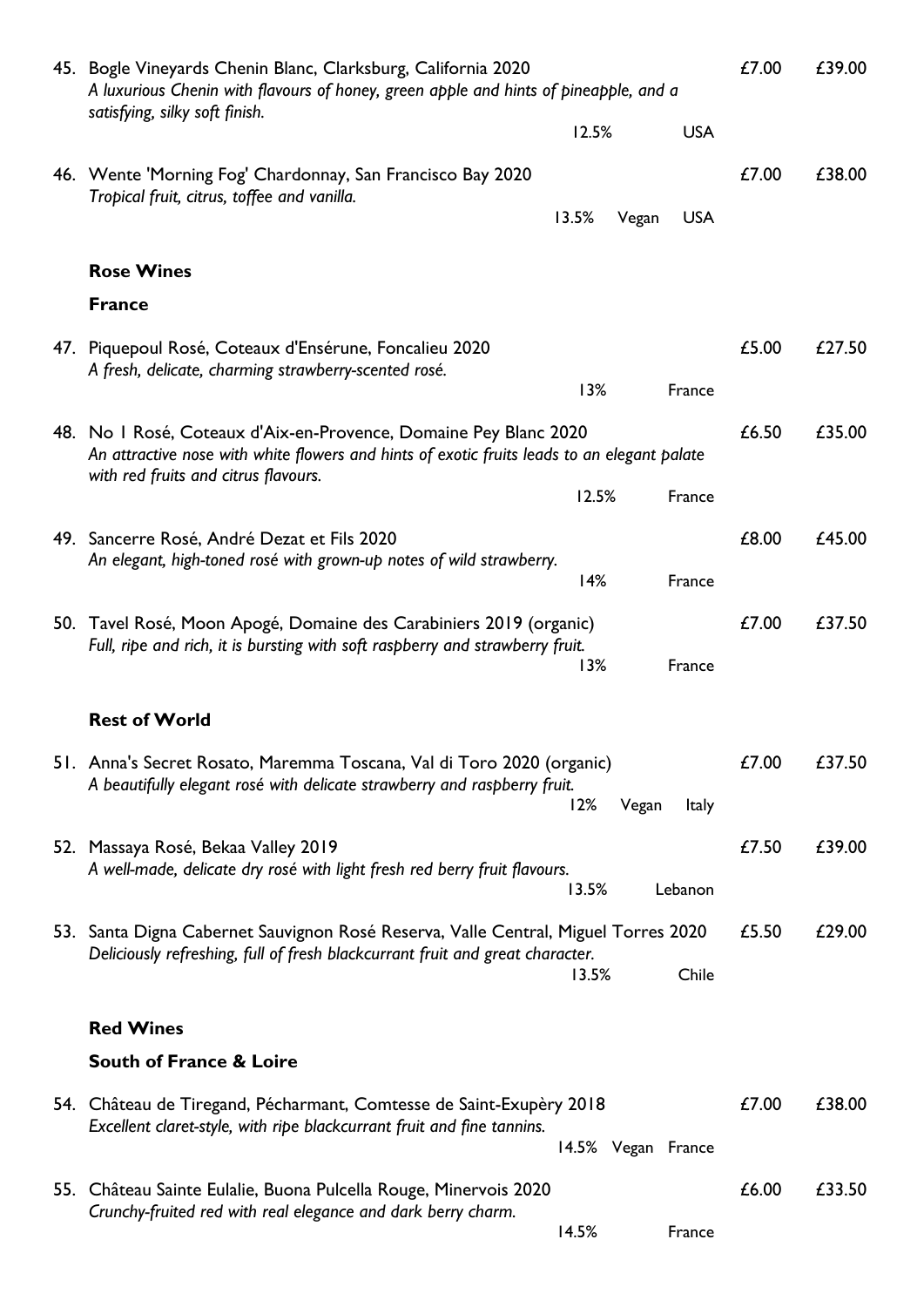| 56. Le Mas, Coteaux du Languedoc, Domaine Clavel 2020 (organic)<br>A herby wine with intense strawberry and ripe bramble fruits.<br>14%                                                                                                                                 | £7.00  | £37.50  |
|-------------------------------------------------------------------------------------------------------------------------------------------------------------------------------------------------------------------------------------------------------------------------|--------|---------|
| Vegan France                                                                                                                                                                                                                                                            |        |         |
| 57. Saumur-Champigny, Tuffe, Château du Hureau 2019 (organic)<br>Red fruit character on the nose, followed by stewed plums and plenty of ripe tannins.<br>13.5%<br>France                                                                                               | £7.00  | £38.50  |
| <b>Bordeaux</b>                                                                                                                                                                                                                                                         |        |         |
| 58. Château Argadens, Bordeaux Supérieur 2017<br>Soft, fruity wine with concentration and balance from a good terroir.<br>13.5%<br>France                                                                                                                               | £6.50  | £34.50  |
| 59. Chateau Puyguerand Cotes-de-Bordeaux 2015<br>Cabernet-based - this wine has good, ripe structure with mouth-filling spicy fruit and fine<br>length. Managed by François Thienpont, Stéphane Derenoncourt is the consultant<br>14.5%<br>France                       | £7.50  | £41.00  |
| 60. Chateau Cantemarle, 5me Cru Haut-Medoc 2014<br>Always popular, Cantemerle is situated in the southern Médoc and makes elegant, Margaux-<br>style wines. This is rich yet elegant, with fine concentration, black and blue berry flavours,<br>spice and dried herbs. | £9.00  | £49.00  |
| 12.5%<br>France                                                                                                                                                                                                                                                         |        |         |
| 61. Château Angludet, Margaux 2014<br>A delightful Margaux, with pretty cassis and violet fruit and good balance, soft tannins<br>and good length.                                                                                                                      | £20.00 | £110.00 |
| 13.5%<br>France                                                                                                                                                                                                                                                         |        |         |
| 62. Chateau Palmer, 3me Cru Margaux 2014<br>There is quite a hefty percentage of Petit Verdot in this wine which gives it a fine balance<br>and ripe, soft, supple fruit. It is ageing beautifully.                                                                     | £49.00 | £270.00 |
| 13.5%<br>France                                                                                                                                                                                                                                                         |        |         |
| 63. Chateau Lafon-Rochet, 4me Cru Saint-Estephe 2014<br>There was a very small harvest at this property this year but the resulting wine has great<br>concentration with wonderfully ripe, juicy, sweet fruit.                                                          | £10.50 | £57.00  |
| 13.5%<br>France                                                                                                                                                                                                                                                         |        |         |
| 64. Château Pipeau, Saint-Emilion grand cru 2018<br>Big, rich and long with new oak supporting the concentrated fruit.<br>14%<br>France                                                                                                                                 | £9.00  | £50.00  |
|                                                                                                                                                                                                                                                                         |        |         |
| 65. Château Bonalgue, Pomerol 2014<br>A rich, supple wine balanced with silky tannins that is elegant and long in the mouth.<br>13.5%<br>France                                                                                                                         | £12.50 | £69.00  |
| <b>Rhone Valley &amp; Beaujolais</b>                                                                                                                                                                                                                                    |        |         |
| 66. Château Courac, Laudun Côtes du Rhône-Villages 2019<br>There are subtle herby overtones to this excellent Côtes du Rhône. Cassis, damson and<br>cherry fruits fill your mouth and there is a hint of pepperiness on the finish.<br>14.5%<br>France                  | £6.50  | £35.00  |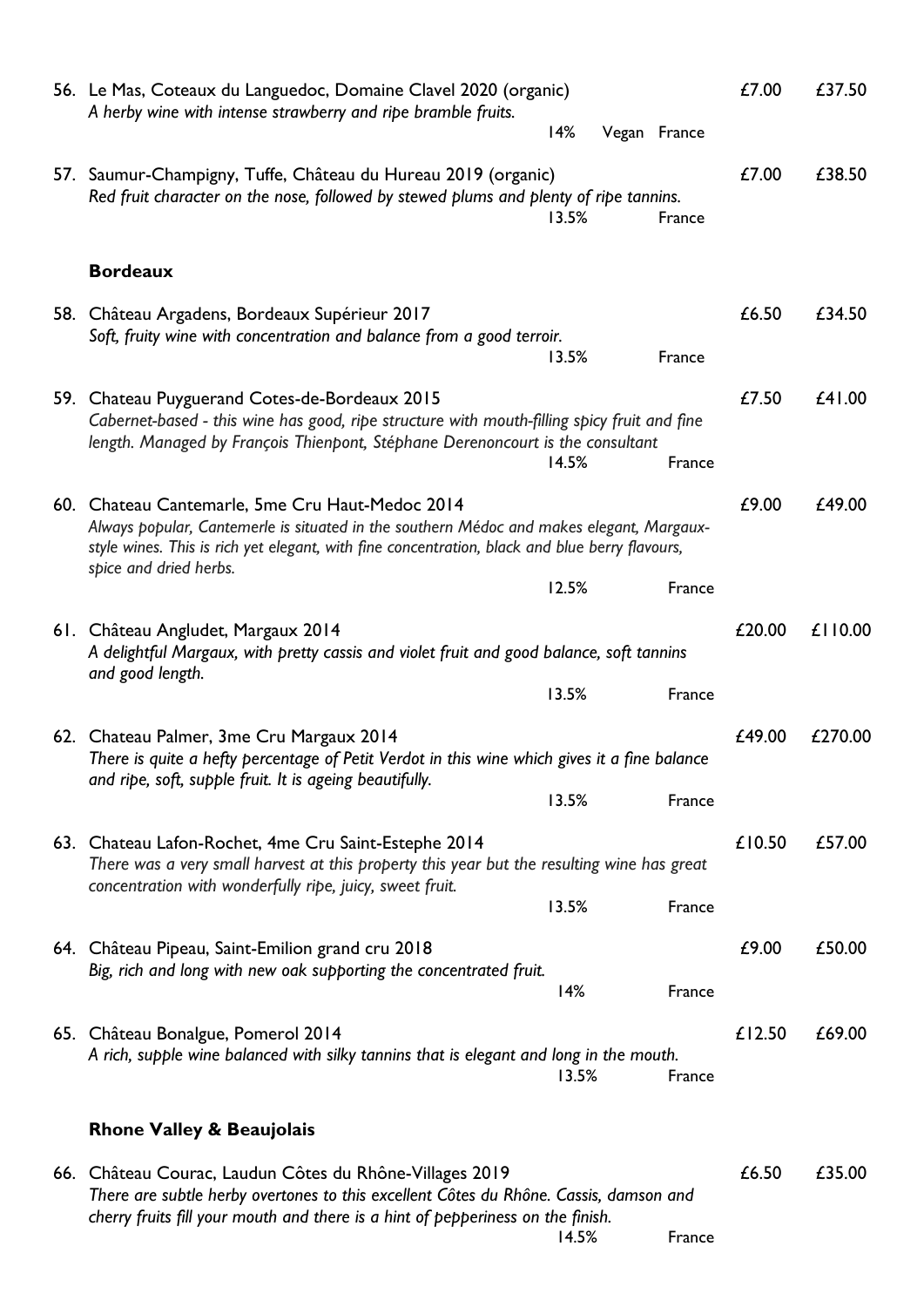| 67. Gigondas, Le Vin du Léonard, Famille Gonnet 2019<br>This wine has gorgeous spiced damson fruit with velvety smooth tannins.                                                                                                                                                                     | 14.5% |       | France       | £9.00  | £49.00  |
|-----------------------------------------------------------------------------------------------------------------------------------------------------------------------------------------------------------------------------------------------------------------------------------------------------|-------|-------|--------------|--------|---------|
| 68. Cornas, Hypsos, Domaine Mucyn 2019<br>A dense and powerful wine with with good minerality but also plenty of fruit, black and<br>white with violets, truffles and liquorice.                                                                                                                    |       |       |              | £12.50 | £69.00  |
|                                                                                                                                                                                                                                                                                                     | 13.5% |       | France       |        |         |
| 69. Morgon, Côte du Py, Laurent Guillet, Domaine de la Chaponne 2018<br>A terrific, fragrant red, packed with bright, soft cherry fruit.                                                                                                                                                            |       |       |              | £7.00  | £39.00  |
|                                                                                                                                                                                                                                                                                                     |       | 13.5% | France       |        |         |
| 70. Fleurie, Lieu-dit 'Champagne', Domaine des Marrans 2019<br>There is plenty of super juicy gamay fruit with black raspberry character in this wine.                                                                                                                                              |       | 13%   | France       | £8.00  | £42.00  |
| <b>Burgundy</b>                                                                                                                                                                                                                                                                                     |       |       |              |        |         |
| 71. Santenay I er cru Les Beauregards, P & L Borgeot 2018<br>Pretty strawberry compote nose with more serious depth on the palate with dark forest<br>fruits.                                                                                                                                       | 13.5% | Vegan | France       | £11.50 | £63.00  |
|                                                                                                                                                                                                                                                                                                     |       |       |              |        |         |
| 72. Volnay I er cru Les Angles, Louis Boillot et Fils 2017<br>Chock full of ripe red and black fruits plus fine tannins and great structure.                                                                                                                                                        | 13%   |       | France       | £20.00 | £110.00 |
| 73. Gevry- Chambertin Clos du Chateau, Rousseau 2017<br>The magical wines of Armand Rousseau, perhaps the most highly regarded estate in<br>Gevrey-Chambertin, start with this benchmark 'village' Gevrey. Intense yet refined, its red<br>cherry fruit is complemented by an attractive spiciness. |       |       |              | £36.50 | £200.00 |
|                                                                                                                                                                                                                                                                                                     | 13.5% |       | France       |        |         |
| Spain & Portugal                                                                                                                                                                                                                                                                                    |       |       |              |        |         |
| 74. Pago El Espino, Sierras de Málaga, Los Aguilares 2018<br>Rich on the palate with dark cherry and berry fruit and beautifully balanced tannins.<br>14%                                                                                                                                           | Spain |       | Petit Verdot | £8.00  | £43.00  |
| 75. Marques de Murrieta Tinto Reserva, Rioja, Finca Ygay 2016<br>Cigar box aromas with intense berry fruit.                                                                                                                                                                                         |       |       |              | £8.25  | £45.00  |
|                                                                                                                                                                                                                                                                                                     |       | 14%   | Spain        |        |         |
| 76. Priorat, Celler Cal Pla 2018<br>An attractive nose of coffee and toffee, lovely bright fruit on the palate with good<br>structure and a long smooth finish.                                                                                                                                     |       |       |              | £7.50  | £39.50  |
|                                                                                                                                                                                                                                                                                                     | 15%   | Vegan | Spain        |        |         |
| 77. Acón Crianza Tempranillo, Ribera del Duero 2018<br>A wine with substance, depth and concentration. Red fruit flavours are overlaid with notes<br>of vanilla.                                                                                                                                    |       |       |              | £7.50  | £41.00  |
|                                                                                                                                                                                                                                                                                                     | 14.5% |       | Spain        |        |         |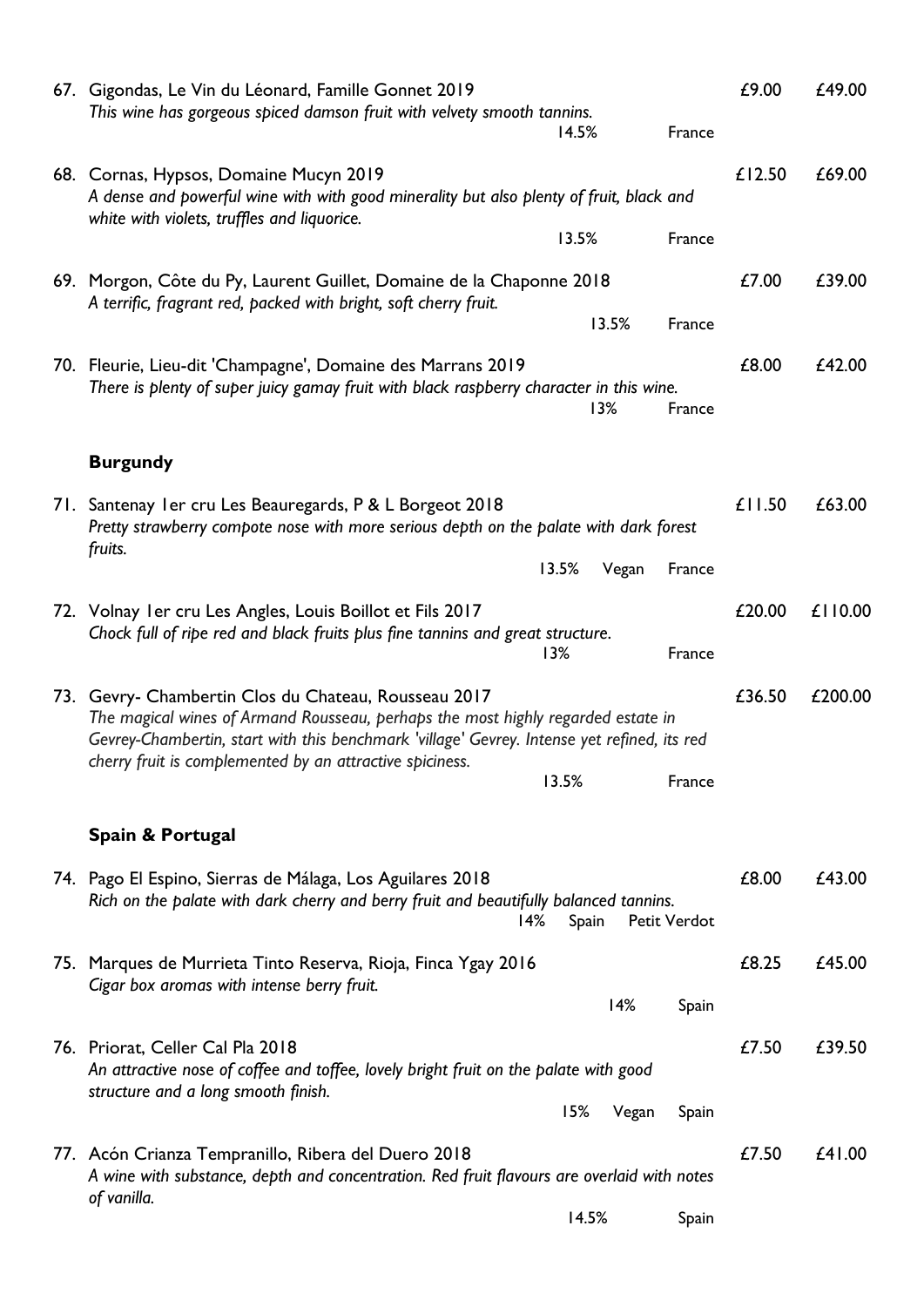|     | 78. 20 Aldeas, Castilla y León, Bodegas Condado de Haza 2018 (organic)<br>This is a concentrated wine with spicy fruit and a long, lingering finish.<br>14.5%<br>Spain                | £7.50  | £42.00  |
|-----|---------------------------------------------------------------------------------------------------------------------------------------------------------------------------------------|--------|---------|
|     |                                                                                                                                                                                       |        |         |
|     | 79. Altano Naturalmente, Organic Douro Tinto, Symington 2020 (Green Label)<br>Delightful violet-scented nose and fresh, bramble and spice flavours.<br>14%<br>Vegan<br>Portugal       | £6.00  | £34.00  |
|     |                                                                                                                                                                                       |        |         |
|     | <b>Italy</b>                                                                                                                                                                          |        |         |
|     | 80. Amarone della Valpolicella Classico, Vigne Alte, Zeni 2017                                                                                                                        | £12.00 | £65.00  |
|     | Amarone is a complex, concentrated dry red. A superb example.<br>16%<br><b>Italy</b>                                                                                                  |        |         |
|     |                                                                                                                                                                                       |        |         |
|     | 81. Langhe Nebbiolo, Fratelli Serio e Battista Borgogno 2020<br>Full cherry fruit on the palate with good touches of spice too. Round and lush with tender<br>and ripe tannins.       | £8.00  | £42.50  |
|     | 14%<br>Vegan<br>Italy                                                                                                                                                                 |        |         |
|     | 82. Vino Nobile di Montepulciano, Duca di Saragnano 2017<br>Black fruit, tobacco and cherry, rich and silky with a bright finish.                                                     | £7.00  | £37.50  |
|     | 13%<br>Italy                                                                                                                                                                          |        |         |
| 83. | Giorgio Primo, Toscana, La Massa 2017                                                                                                                                                 | £24.00 | £130.00 |
|     | Smoky, chocolate notes complement dense black prune fruit.                                                                                                                            |        |         |
|     | 14.5%<br><b>Italy</b>                                                                                                                                                                 |        |         |
|     | 84. Salice Salentino Riserva, Cantele 2017<br>A wine with terrific balance between ripe fruit, soft smooth tannins and freshness.                                                     | £6.00  | £34.00  |
|     | 13%<br><b>Italy</b>                                                                                                                                                                   |        |         |
|     | 85. Etna Rosso, Allegracore, Fattorie Romeo del Castello 2019                                                                                                                         | £9.50  | £51.00  |
|     | Burgundian style wine with wild strawberry fruit, fresh with a sweet core.                                                                                                            |        |         |
|     | 13.5%<br><b>Italy</b>                                                                                                                                                                 |        |         |
|     | <b>Rest of Europe</b>                                                                                                                                                                 |        |         |
|     |                                                                                                                                                                                       |        |         |
|     | 86. Salwey Pinot Noir, Kaiserstuhl, Baden 2017<br>Plum, dark cherry, smoke and a hint of pine, fine ripe tannins.                                                                     | £7.00  | £39.00  |
|     | 13.5%<br>Vegan<br>Germany                                                                                                                                                             |        |         |
|     | 87. Estoras Zweigelt, Burgenland, Esterházy 2019                                                                                                                                      | £6.00  | £34.00  |
|     | Very fresh and pure with soft ripe red berry fruit, then juicy and succulent with supple<br>tannins. The Esterházy estate has been involved in viticulture for over 250 years and has |        |         |
|     | a stylish winery outside of Eisenstadt.<br>13%<br>Austria                                                                                                                             |        |         |
|     | 88. Selene Feteasca Neagra, Recas Estate 2019                                                                                                                                         | £8.00  | £42.00  |
|     | Blackberry, cassis and espresso, with notes of cocoa and black truffle.                                                                                                               |        |         |
|     | 14.5%<br>Romania<br>Vegan                                                                                                                                                             |        |         |
|     | 89. Massaya 'Le Colombier', Bekaa Valley 2019                                                                                                                                         | £7.00  | £37.50  |
|     | The Bekaa Valley is perfect for viticulture. Spice, blackberry, red fruits and ripe tannins.<br>14.5% Vegan Lebanon                                                                   |        |         |
|     |                                                                                                                                                                                       |        |         |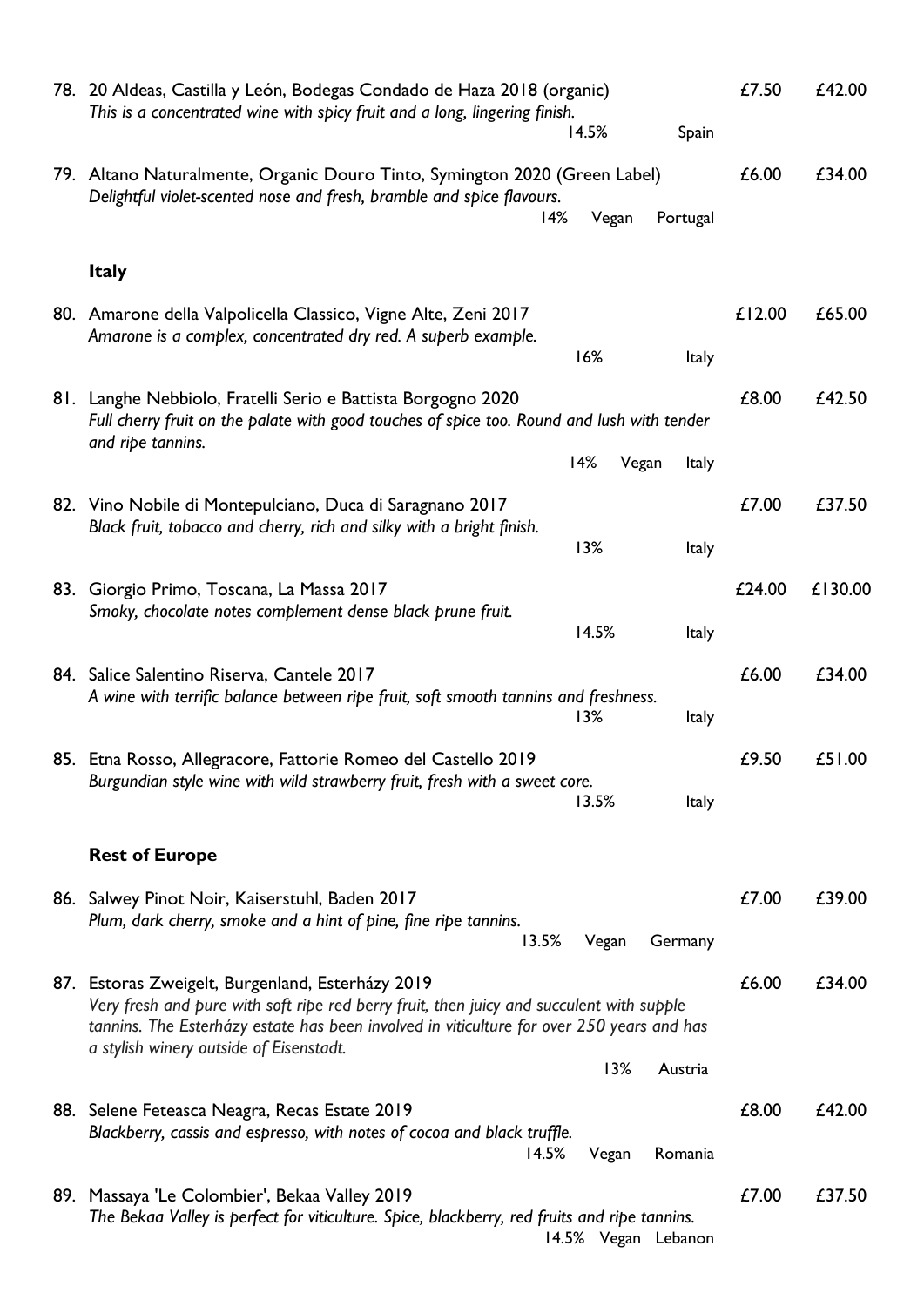| 90. Château Musar, Bekaa Valley, Gaston Hochar 2015<br>Full of ripe fruit, cherries, blackcurrants and cranberries with liquorice notes.<br>14%<br>Vegan Lebanon                                                  | £11.00 | £60.00 |
|-------------------------------------------------------------------------------------------------------------------------------------------------------------------------------------------------------------------|--------|--------|
| 91. Har'el Syrah, Judean Hills, Clos de Gat 2016<br>Discreetly oaked with classic warm, peppery bramble fruits flavours.<br>14%<br>Israel                                                                         | £9.00  | £49.00 |
| <b>Australia, New Zealand and South Africa</b>                                                                                                                                                                    |        |        |
| 92. Coriole 'Molly's Garden' Shiraz/Sangiovese, McLaren Vale 2019<br>Bright redcurrant and cherry fruit on the nose and palate.                                                                                   | £7.00  | £37.00 |
| 14%<br>Australia<br>93. Margan Ceres Hill Barbera, Hunter Valley 2019<br>A big, full bodied red, full of black cherry fruit and spice, star anise and allspice.                                                   | £7.00  | £38.00 |
| 13.5% Vegan Australia<br>94. Kaesler 'Stonehorse' Shiraz, Barossa Valley 2018                                                                                                                                     | £8.00  | £45.00 |
| Berry-packed palate intertwined with vanilla, chocolate and cinnamon.<br>14%<br>Vegan Australia                                                                                                                   |        |        |
| 95. Pask 'Gimblett Gravels' Cabernet/Merlot Hawke's Bay 2016<br>Juicy and full of fruit, dominated by spicy blackcurrant flavours.<br>13%<br>Vegan New Zealand                                                    | £7.00  | £37.50 |
| 96. Churton 'The Abyss', Pinot Noir, Marlborough 2017 (organic)<br>Floral aromas of rose petals overlay a deep core of black cherry fruit with a delicious hint<br>of spice and a long finish.                    | £14.00 | £77.50 |
| 13%<br>New Zealand                                                                                                                                                                                                |        |        |
| 97. Kaapzicht Pinotage, Stellenbosch 2019<br>Gorgeously soft, rich Pinotage, packed with mulberry and cedar nuances.<br>14%<br>Vegan South Africa                                                                 | £7.50  | £40.00 |
| 98. Journey's End Cabernet Franc, Stellenbosch 2019<br>Soft easy and elegant with excellent floral aromas, delicious, soft, forward red fruits on<br>the palate.                                                  | £7.00  | £37.50 |
| 14%<br>Vegan South Africa                                                                                                                                                                                         |        |        |
| 99. Clos Malverne Reserve 'Auret', Traditionally Basket Pressed, Stellenbosch 2018<br>Full and rich with attractive berried fruit and hints of spice. Attractive, soft, mature style.<br>14.5% Vegan South Africa | £7.50  | £40.00 |
| <b>Americas</b>                                                                                                                                                                                                   |        |        |
| 100. Santa Ema Gran Reserva Carmenère, Cachapoal 2018<br>Plenty of ripe fruit together with chocolate and tobacco notes.<br>14%<br>Chile                                                                          | £6.50  | £35.00 |
| 101. Acrux, Colchagua, Sutil 2017                                                                                                                                                                                 | £8.00  | £45.00 |
| Deep black and red berry fruit, fine tannins and a long finish.<br>14%<br>Chile                                                                                                                                   |        |        |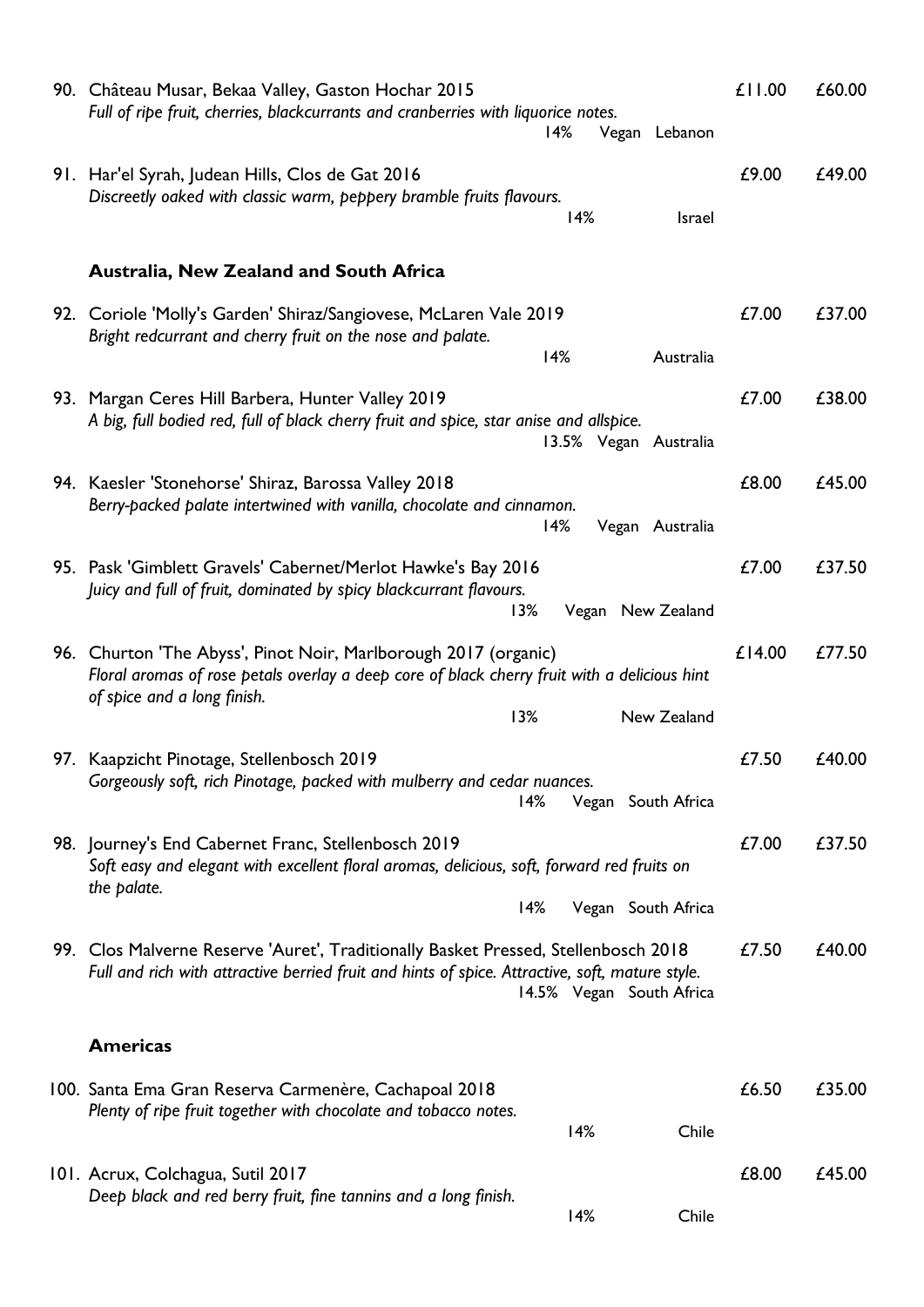| 102. Cristóbal 1492 Bonarda, Mendoza 2020<br>A rich, generous, succulent red from this Italian grape variety.                                                                        | 14%          | Argentina  | £6.00 | £32.00 |
|--------------------------------------------------------------------------------------------------------------------------------------------------------------------------------------|--------------|------------|-------|--------|
| 103. Gouguenheim Blue Melosa (Malbec), Flores del Valle, Mendoza 2016<br>A rich dark wine, with red and black fruit character on the nose and palate.                                | 14%          | Argentina  | £7.00 | £39.00 |
| 104. Wente 'Beyer Ranch' Zinfandel, California 2018<br>Plums, raspberries and blueberries elegantly wrapped in toasty oak.                                                           | 14%          | <b>USA</b> | £7.00 | £37.50 |
| 105. L A Cetto Petite Sirah, Baja California 2017<br>Medley of fruit from redcurrants to blueberries. Silky tannins and good concentration.                                          | 14%          | Mexico     | £6.00 | £32.00 |
| <b>Half Bottles</b>                                                                                                                                                                  |              |            |       |        |
| White                                                                                                                                                                                |              |            |       |        |
| 106. Pouilly-Fumé, Domaine Thibault, André Dezat 2020 - Half<br>This is really top-drawer Sauvignon, concentrated and long, with fine white fruit and great<br>mineral complexities. |              |            |       | £21.00 |
|                                                                                                                                                                                      | 13%          | France     |       |        |
| 107. Château Tour de Mirambeau, Reserve Blanc, Bordeaux 2020 – Half<br>Fresh and lively with pure, clean flavours.                                                                   | 12%<br>Vegan | France     |       | £17.50 |
| 108. Mâcon-Villages, La Crochette, Jean Loron 2020 – Half<br>Buttery, slightly smoky Chardonnay with attractive, lemony acidity.                                                     | 13%          | France     |       | £19.00 |
| 109. Tons de Duorum, Douro Branco 2020 - Half<br>Tropical and citrus notes with a beautiful fresh mineral streak.                                                                    | 12.5%        | Portugal   |       | £15.00 |
| 110. Dr Loosen Estate Riesling, Mosel 2019 - Half<br>Fresh and lively, with flavours of pears, apples, peach and a touch of spice.                                                   | 8.5%         | Germany    |       | £16.50 |
| <b>Red</b>                                                                                                                                                                           |              |            |       |        |
| 111. Château Moulin de Mallet, Bordeaux 2019 – Half<br>Dense, generous sweet fruit on the palate, with a supple, juicy feel.                                                         | 13.5%        | France     |       | £15.50 |
| 112. Château Montaiguillon, Montagne Saint-Emilion 2018 - Half<br>Structured, with a delicious supple plum and red fruit character.                                                  | 14.5%        | France     |       | £19.50 |
| 113. Châteauneuf-du-Pape, Les Galets de la Berthaude, Roger Perrin 2020 – Half                                                                                                       |              |            |       | £26.00 |
| A lighter Châteauneuf, with ripe bramble and subtle herby notes.                                                                                                                     | 15%          | France     |       |        |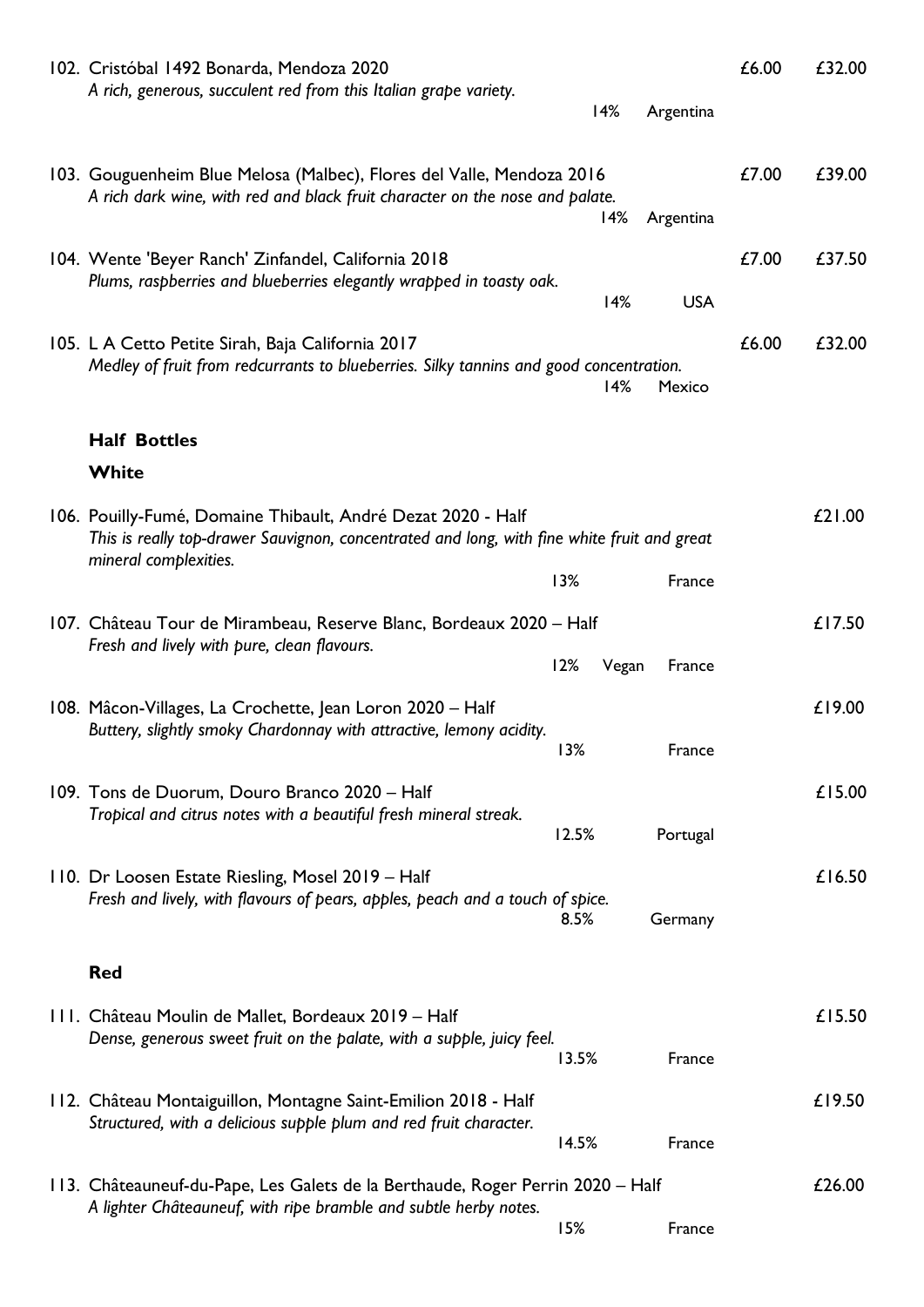| 114. Beaujolais-Villages, Rémi Benon 2019 - Half<br>Plenty of redcurrant and plum fruit here, with a fine line of acidity that lifts the wine<br>bringing a fresh, pure feel to the palate.                                                                                           |       |                       |        | £18.50  |
|---------------------------------------------------------------------------------------------------------------------------------------------------------------------------------------------------------------------------------------------------------------------------------------|-------|-----------------------|--------|---------|
|                                                                                                                                                                                                                                                                                       | 13%   | Vegan France          |        |         |
| 115. Beaune I er cru, Bastion, Domaine Chanson 2014 - Half<br>A concentrated wine, with intense raspberry and plum fruit aromas, and a dense,<br>structured palate with good length.                                                                                                  |       |                       |        | £35.00  |
|                                                                                                                                                                                                                                                                                       | 13.5% | France                |        |         |
| 116. Manoella, Douro Tinto, Wine & Soul 2018 - Half<br>A heady aroma of black cherry fruit, powerful and big but with a great degree of<br>elegance.                                                                                                                                  |       |                       |        | £20.00  |
|                                                                                                                                                                                                                                                                                       | 14%   | Portugal              |        |         |
| 117. Villa Antinori Rosso, Toscana 2018 - Half<br>Smooth and stylish, with notes of cherry, vanilla and toasty oak.                                                                                                                                                                   | 14%   | <b>Italy</b>          |        | £25.50  |
| <b>Double Magnum Red</b>                                                                                                                                                                                                                                                              |       |                       |        |         |
| 118. Sassicaia, Bolgeheri Sassicaia, Tenuto San Guido 2015<br>The original 'Super-Tuscan', Sassicaia is one of the world's leading Cabernets. It has deep<br>colour with scents of cassis cinnamon and other spices, followed by rich, long flavours and<br>a distinctive suppleness. |       |                       |        | £500.00 |
|                                                                                                                                                                                                                                                                                       | 14%   | <b>Italy</b>          |        |         |
| <b>Sparkling Wines</b>                                                                                                                                                                                                                                                                |       |                       |        |         |
| 119. Crémant d'Alsace, Blanc de Blancs Brut, Dopff & Irion<br>Creamy fruit, soft and flavoursome, elegant and floral.                                                                                                                                                                 |       |                       | £6.50  | £35.00  |
|                                                                                                                                                                                                                                                                                       | 12%   | France                |        |         |
| 120. Crémant du Jura, Brut Zéro Dosage, Champ Divin 2019 (organic)<br>Pretty, almost floral hints, full-flavoured, with a fresh lively finish.                                                                                                                                        | 12.5% | France                | £8.00  | £43.00  |
|                                                                                                                                                                                                                                                                                       |       |                       |        |         |
| 121. Castell d'Olerdola Reserva Cava<br>A characterful fizz with fine bubbles from the Traditional Method of production with an<br>elegant nose with hints of yeastiness, lemon and a hint of butter from its ageing on the                                                           |       |                       | £5.00  | £27.50  |
| lees. On the palate it is fresh, crisp and flavourful.                                                                                                                                                                                                                                | 11.5% | Spain                 |        |         |
| 122. Fabio Ceschin Prosecco Superiore, Conegliano Valdobbiadene<br>This is floral and fruity with hints of green apple with an elegant and dry finish.                                                                                                                                |       |                       | £5.50  | £29.50  |
|                                                                                                                                                                                                                                                                                       | 11%   | Italy                 |        |         |
| 123. Vigna Senza Nome, Moscato d'Asti, "Braida" 2020<br>Headily grape-scented, this is wonderfully fruity and so well-balanced                                                                                                                                                        | 5.5%  | Vegan<br><b>Italy</b> | £6.50  | £35.00  |
| 124. Nyetimber Cheri                                                                                                                                                                                                                                                                  |       |                       | £12.00 | £65.00  |
| A rare thing, a Demi-Sec English fizz! It is delicately honeyed with notes of ripe citrus fruit<br>and honeysuckle but with a beautiful minerality that works perfectly with food.                                                                                                    |       |                       |        |         |
|                                                                                                                                                                                                                                                                                       | 12%   | England               |        |         |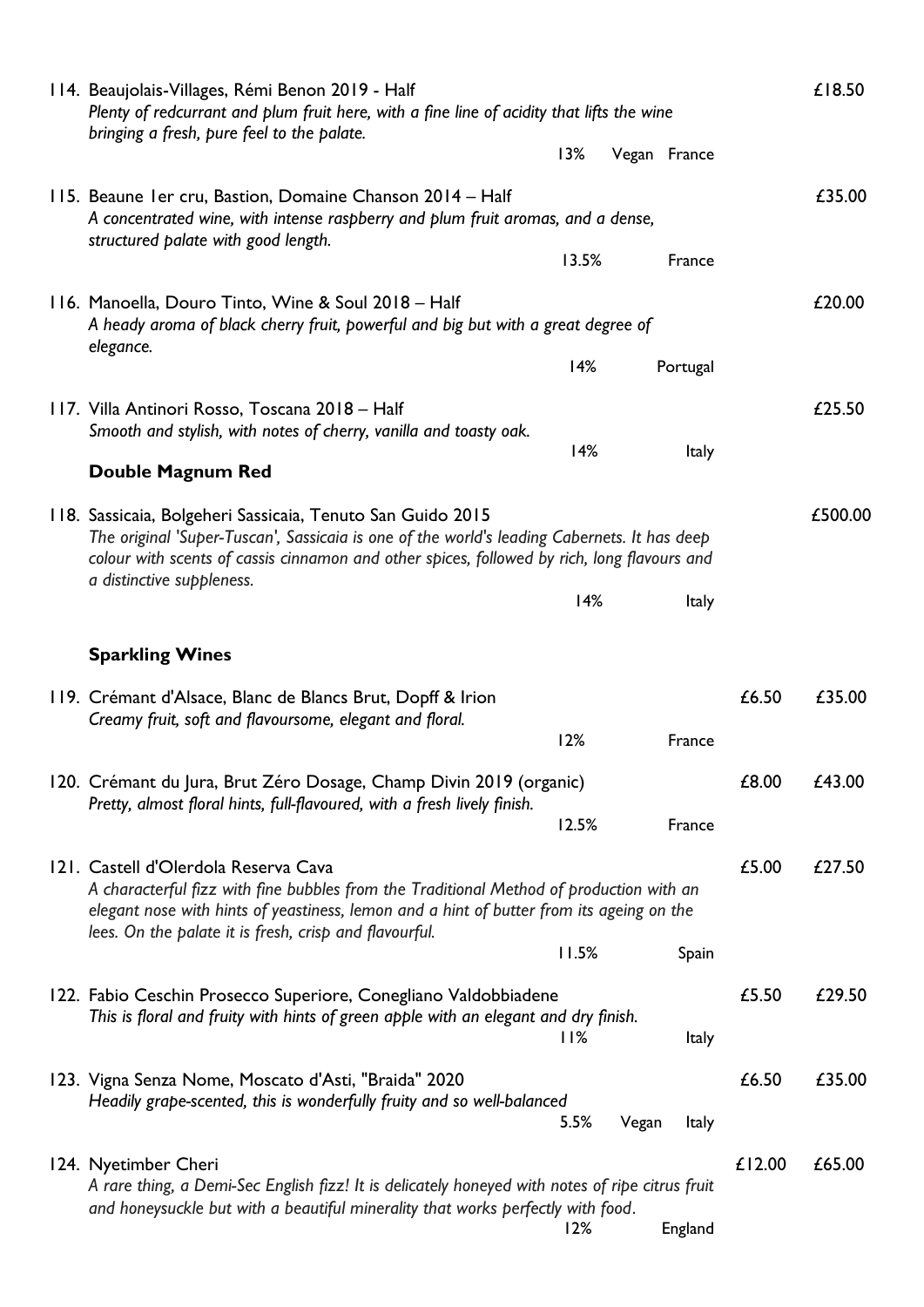| 125. Nyetimber Blanc de Blanc<br>Very pure white fruit with delicious, elegant floral notes. The palate is characterful but<br>shows tremendous finesse and a fine persistent finish.                        |       |              |              | £14.00 | £75.00  |
|--------------------------------------------------------------------------------------------------------------------------------------------------------------------------------------------------------------|-------|--------------|--------------|--------|---------|
| 126. Nyetimber 1086 (Blanc)<br>England's first ever Prestige Cuvée Sparkler- aged for nearly a decade on lees it has lovely<br>harmonious fruit alongside a moreish umami character and a fine zesty finish. | 12%   |              | England      | £52.50 | £289.00 |
| 127. Bird in Hand Sparkling, Adelaide Hills 2020<br>Gorgeous aromas and flavours of strawberries, cherry and cream.                                                                                          | 12.5% |              | Australia    | £6.50  | £36.00  |
| 128. Mitchell Sparkling Peppertree Shiraz, Clare Valley<br>A seductive sparkling red with complex mulberry and fig character.                                                                                | 13%   |              | Australia    | £8.00  | £44.50  |
| Champagne                                                                                                                                                                                                    |       |              |              |        |         |
| 129. Louis Roederer Collection 242, Champagne<br>Wonderfully sweet fruit and a lovely creamy texture before a clean citrus fresh finish.                                                                     | 12%   | Vegan France |              | £11.00 | £61.00  |
| 130. Billecart-Salmon Blanc de Blancs Grand Cru Champagne<br>Creamy, silky and intense with buttered brioche and a fine mineral finish.                                                                      | 12%   |              | France       | £16.00 | £90.00  |
| 131. Beaumont des Crayères Fleur Noire, Blanc de Noirs, Brut Champagne 2012<br>Full-bodied with grapefruit and sweet apricots with lemon zest before a clean finish.                                         | 12%   |              | Vegan France | £12.00 | £65.00  |
| 132. Bollinger La Grande Année, Brut Champagne 2012<br>Excellent bone dry champagne with rich butter, caramel and toffee notes.                                                                              | 12%   |              | France       | £27.00 | £150.00 |
| 133. André Clouet "Un Jour de 1911 ", Brut Champagne, Grand Cru Classé<br>A rich, complex wine blended from excellent vintages.                                                                              | 12%   |              | France       | £16.00 | £90.00  |
| 134. Louis Roederer Cristal, Brut Champagne, Vintage 2013 (gift box)<br>Ripe yellow plum fruit with hints of white nectarine, citrus peel and toasted hazelnuts<br>with minerality.                          |       |              |              | £55.00 | £299.00 |
|                                                                                                                                                                                                              | 12%   |              | France       |        |         |
| 135. Krug, vintage 2006<br>Yellow and dried fruit, toasted almonds, hazelnut, maple syrup, meringue and mandarin<br>liqueur.                                                                                 |       |              |              | £66.00 | £365.00 |
|                                                                                                                                                                                                              | 12.5% |              | France       |        |         |
| 136. Michel Arnould & Fils Rosé, Brut Champagne, Grand Cru Verzenay<br>Wonderfully fresh with hints of red-berry fruit and cherry.                                                                           |       |              |              | £10.50 | £57.00  |
|                                                                                                                                                                                                              | 12%   |              | Vegan France |        |         |